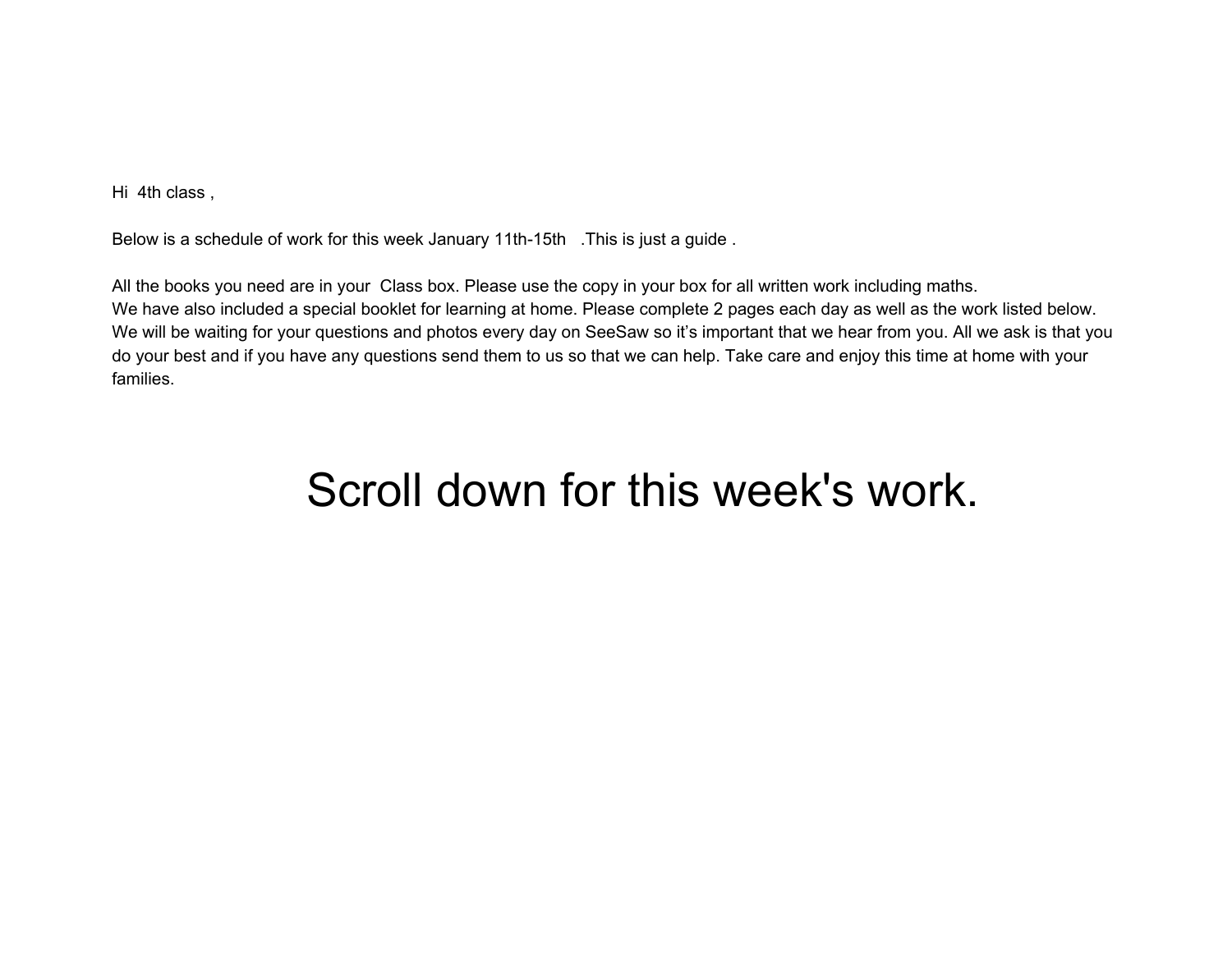|                                   | Monday<br>11th Jan                                                                            | Tuesday<br>12th Jan                                                                            | Wednesday<br>13th Jan                                                                           | Thursday<br>14th Jan                                                           | Friday<br>15th Jan                                            |
|-----------------------------------|-----------------------------------------------------------------------------------------------|------------------------------------------------------------------------------------------------|-------------------------------------------------------------------------------------------------|--------------------------------------------------------------------------------|---------------------------------------------------------------|
|                                   |                                                                                               |                                                                                                |                                                                                                 |                                                                                |                                                               |
| Gaeilge                           | Am don Léamh lth<br>24/25<br>Listen to your<br>teacher reading the<br>story complete A<br>p25 | Am don Léamh lth<br>24/25<br>Listen to your<br>teacher reading the<br>story +complete C<br>p25 | Am don Léamh lth<br>24/25<br>Listen to your<br>teacher reading the<br>story + complete D<br>p25 | Am don Léamh lth<br>24/25<br>Upload yourself<br>reading the story on<br>SeeSaw |                                                               |
| Fuaimeanna agus<br>Focail         | Aonad 15 pg 46 A,B                                                                            | Pg. 47 C,D                                                                                     | Pg. 47 E,F                                                                                      | Pg. 47 G, pg 48 H -<br>crosfhocal                                              | Pg. 48 - finish                                               |
| Duolingo-Deich<br>noimead gach lá | https://www.duoling<br>o.com/courseearn-Ir<br>ish<br>/ga/en/L                                 | https://www.duoling<br>o.com/courseearn-I<br>rish<br>/ga/en/L                                  | https://www.duoling<br>o.com/courseearn-I<br>rish<br>/ga/en/L                                   | https://www.duoling<br>o.com/courseearn-Ir<br>ish<br>/ga/en/L                  | https://www.duoling<br>o.com/courseearn-Ir<br>ish<br>/ga/en/L |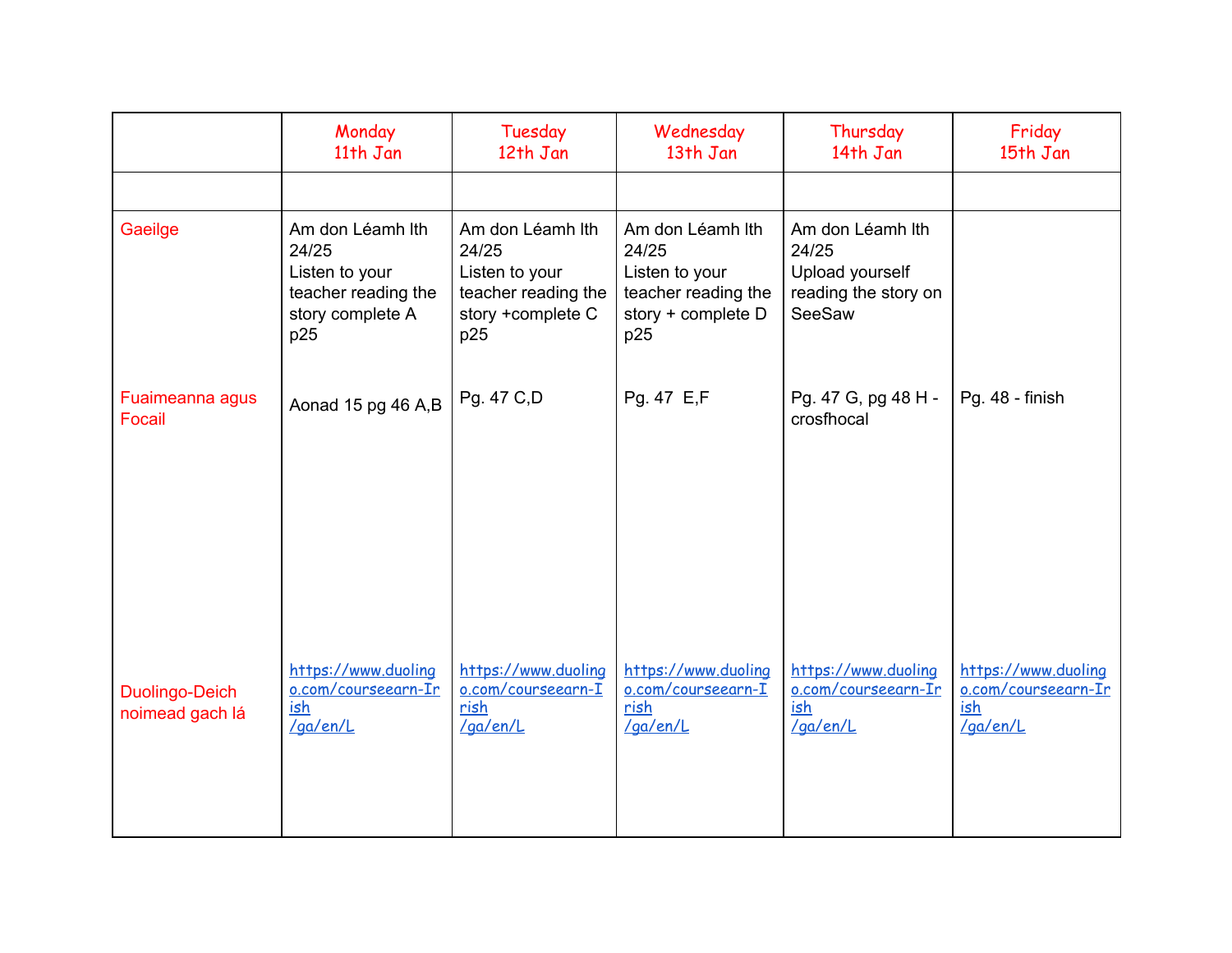| English            | Lift Off- Unit 16<br>The Suitcase Kid                                                                                                | Lift Off- Unit 16<br>The Suitcase Kid                            | Lift Off- Unit 16<br>The Suitcase Kid | Lift Off- Unit 16<br>The Suitcase Kid                                                              | Did you like the<br>story-The Suitcase<br>Kid?                                                                                                                                    |
|--------------------|--------------------------------------------------------------------------------------------------------------------------------------|------------------------------------------------------------------|---------------------------------------|----------------------------------------------------------------------------------------------------|-----------------------------------------------------------------------------------------------------------------------------------------------------------------------------------|
|                    | Listen to your<br>teacher reading the<br>story on See Saw -<br>Read over the new<br>words on<br><b>Vocabulary Sheet</b><br>on SeeSaw | Read the story and<br>complete<br>Portfolio book p.62<br>A and B | Portfolio book p.63<br>$C+D$          | Record yourself<br>reading the first<br>page of The<br>Suitcase Kid and<br>upload it to See<br>Saw | Write a short<br>summary of the<br>story.<br>1. What was the<br>story about?<br>2. Who were the<br>characters in the<br>story?<br>3. What happened<br>at the end of the<br>story? |
| <b>Spellwell</b>   | Week 15 A<br><b>Spelling City has</b><br>changed to<br>www.vocabularya-z<br>.com                                                     | Week 15 B                                                        | Week 15 C                             | Week 15 D                                                                                          | Week 15 E                                                                                                                                                                         |
| <b>Read Theory</b> | https://readtheory.or<br>g/auth/login                                                                                                | https://readtheory.o<br>rg/auth/login                            | https://readtheory.o<br>rg/auth/login | https://readtheory.o<br>rg/auth/login                                                              | https://readtheory.o<br>rg/auth/login                                                                                                                                             |
| Handwriting        | Complete top half<br>$\frac{1}{2}$ pg 12                                                                                             | Complete bottom<br>$\frac{1}{2}$ pg 12                           | Complete top $\frac{1}{2}$ pg<br>13   | Complete bottom 1/2<br>pg 13                                                                       |                                                                                                                                                                                   |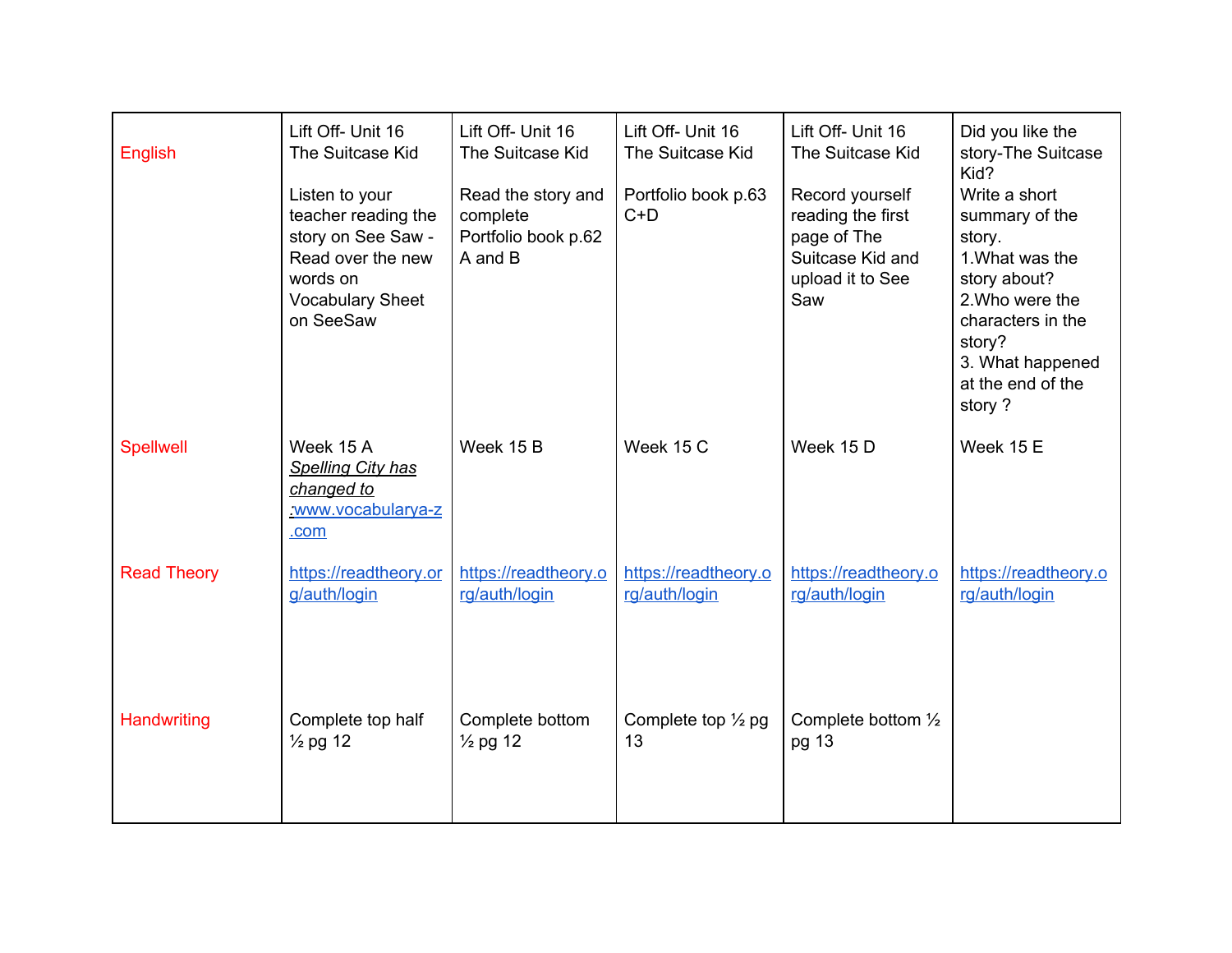| <b>Maths</b>                      |                                                                                                                          |                                                                                               |                                                                                           |                                                                                               |                                                                                           |
|-----------------------------------|--------------------------------------------------------------------------------------------------------------------------|-----------------------------------------------------------------------------------------------|-------------------------------------------------------------------------------------------|-----------------------------------------------------------------------------------------------|-------------------------------------------------------------------------------------------|
| <b>Maths Time Unit 15</b>         | Day 1                                                                                                                    | Day 2                                                                                         | Day 3                                                                                     | Day 4                                                                                         | Day 5                                                                                     |
| Busy at maths-<br><b>Revision</b> | Page 1 Revision<br>Q1,2,3<br>Write out and draw<br>abacuses in copy<br>and send photos on<br>See Saw to your<br>teacher. | Page 1( $Q4,5,6$ )<br>Write out in copy<br>and send a photo<br>on See Saw to<br>your teacher. | Page 2(Q1,2,3)<br>Write out in copy<br>and send a photo<br>on See Saw to your<br>teacher. | Page 2( $Q4,5,6$ )<br>Write out in copy<br>and send a photo<br>on See Saw to your<br>teacher. | Page 3(Q1,2,3)<br>Write out in copy<br>and send a photo<br>on See Saw to your<br>teacher. |
| <b>Tables</b>                     | Multiplication<br>X3,6,9<br>www.timestables.co<br>m<br>(10 mins each day)                                                | Multiplication<br>X3,6,9<br>www.timestables.c<br>om<br>(10 mins each day)                     | Multiplication<br>X3,6,9<br>www.timestables.c<br>om<br>(10 mins each day)                 | Multiplication<br>X3,6,9<br>www.timestables.co<br>m<br>(10 mins each day)                     | Multiplication<br>X3,6,9<br>www.timestables.co<br>m<br>(10 mins each day)                 |
| <b>Table Champion</b>             | Wk 15 -Day 1                                                                                                             | Wk 15 -Day 2                                                                                  | Wk 15 -Day 3                                                                              | Wk 15 -Day 4                                                                                  | <b>Corrections (Follow</b><br>instructions on<br>SeeSaw)                                  |
| Mangahigh(10 mins<br>each day)    | https://www.manga<br>high.com/                                                                                           | https://www.manga<br>high.com/                                                                | https://www.manga<br>high.com/                                                            | https://www.manga<br>high.com/                                                                | https://www.manga<br>high.com/                                                            |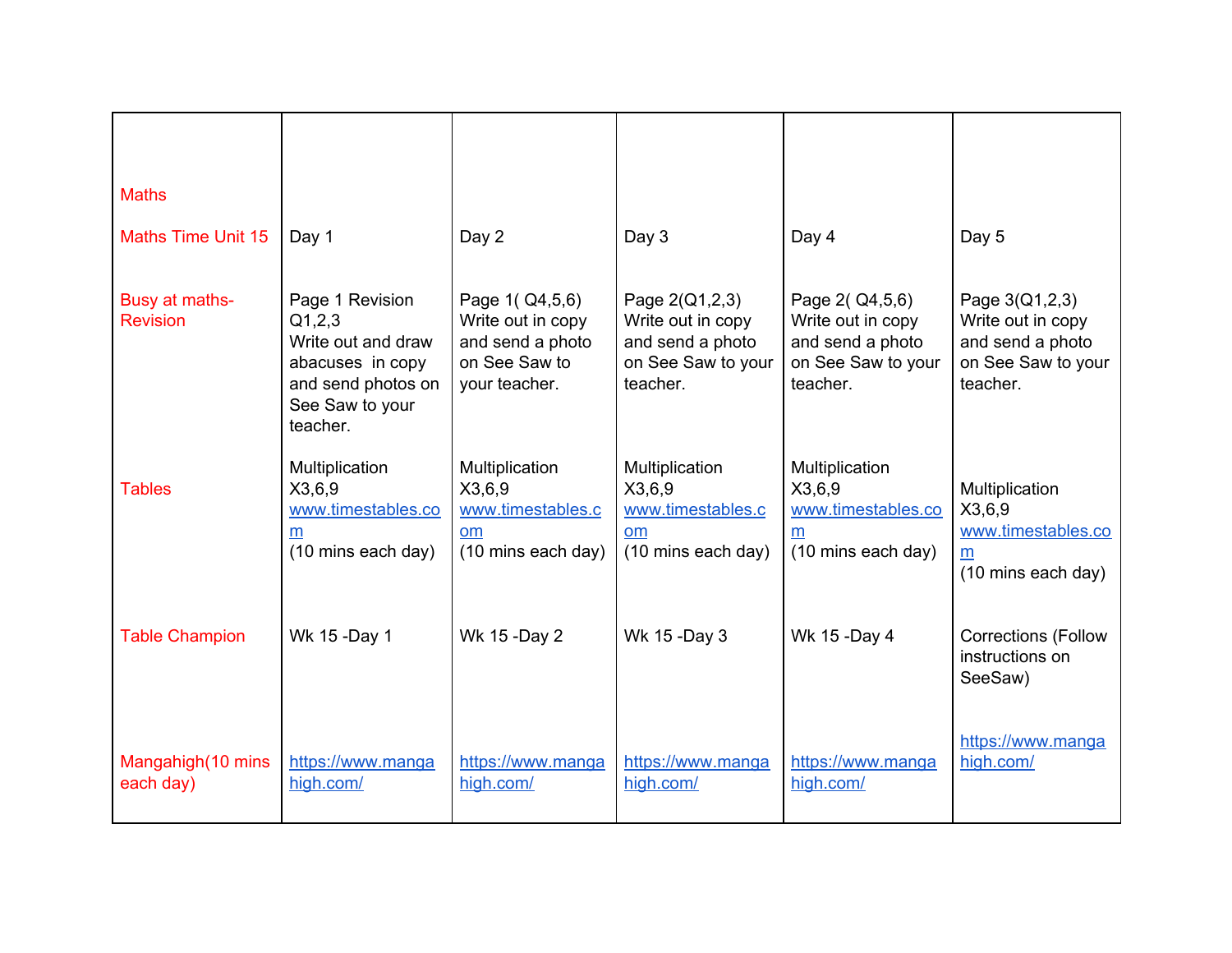| Religion                                  | Write a special<br>prayer for your<br>friends in your<br>Religion copy<br>Decorate it and<br>email a photo to<br>your teacher                                                                                                                                                      |                                                                                                                                                                                                                                                                                                                             | Listen to the song.<br>Light a virtual<br>candle on the Grow<br>in Love website<br>https://vimeo.com/2<br>30928394                                                                                                                                                     |                                                                                                                                                                                                                                     | Pray Mary's prayer<br>Hail Mary for all<br>those who are sick                                                                                                          |
|-------------------------------------------|------------------------------------------------------------------------------------------------------------------------------------------------------------------------------------------------------------------------------------------------------------------------------------|-----------------------------------------------------------------------------------------------------------------------------------------------------------------------------------------------------------------------------------------------------------------------------------------------------------------------------|------------------------------------------------------------------------------------------------------------------------------------------------------------------------------------------------------------------------------------------------------------------------|-------------------------------------------------------------------------------------------------------------------------------------------------------------------------------------------------------------------------------------|------------------------------------------------------------------------------------------------------------------------------------------------------------------------|
| Science/geography/<br><b>History/SPHE</b> | <b>History</b><br>Pretend you have<br>just been suddenly<br>dropped back in<br>time<br>for one day! You<br>can<br>pick any time in<br>history at all for<br>example:<br>You could go back<br>to<br>when your parents<br>were young<br>You could go back<br>to<br>the years between | Geography<br>Design a Caring for<br>Creation tree on a<br>poster. Draw or cut<br>out a bark and<br>branches of a<br>tree. Draw or cut out<br>some leaves large<br>enough to write<br>on.<br>Then on each leaf<br>write in one<br>way we can help our<br>environment and<br>planet<br>: For example-<br>Save water- turn off | <b>Science</b><br>Create a toilet<br>roll holder structure-<br>be as creative as you<br>like! You can make it<br>as tall as you can or<br>design and build a<br>structure like a<br>building! Use any<br>other materials you<br>can find in your<br>house to help you. | <b>SPHE</b><br>What makes a good<br>friend<br>Complete the<br>following and email a<br>photo to your teacher<br>https://docs.google.co<br>m/document/d/1Pr4f<br>GJkFAgaK3eOg7mF<br>e-N4VF-ZCvXGa T-9<br>3Rkjx0/edit?usp=shar<br>ing | Art<br>Draw with Don.<br>Use the following to<br>draw a clown<br>Send a photo of the<br>finished product to<br>your teacher<br>https://youtu.be/7CRF<br><b>X5zUdbk</b> |